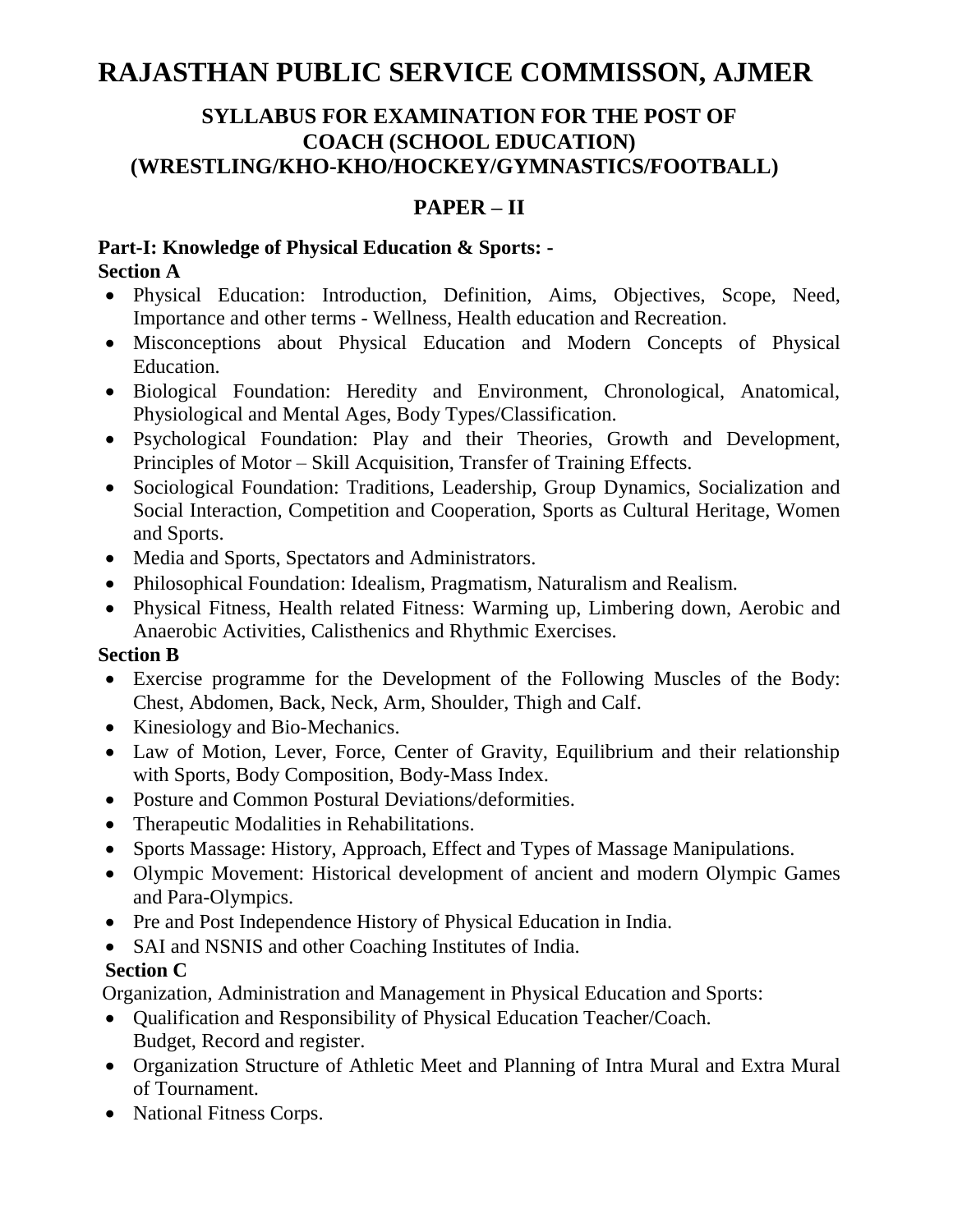# **Part-II: Sports Sciences: -**

#### **Section A**

- Physiology of Muscular Activity, Neurotransmission and Movement Mechanism.
- Types of Muscle Fibres.
- Physiology of Respiration and Blood Circulation
- Bioenergetics and Recovery Process.
- Ergogenic Aids and Doping.
- Second Wind, Oxygen-Debt,  $VO<sub>2</sub>$  max and Kinesthetic Sense.

### **Section B**

- Joints and their Movements- Planes and Axes.
- Mechanical Analysis of Fundamental Movements: Running, Jumping, Throwing, Pulling & Pushing.
- Learning Process Theories and Laws of Learning.
- Motivation, Theories and Dynamics of Motivation in Sports.
- Personality, its Dimensions, Theories, Personality and Performance.
- Psychological factors affecting Sports Performance viz., Stress, Anxiety, Aggression and Goal setting.
- Psychological Preparation in Sports.

## **Part-III: General Theory and Method of Training: -**

### **Section A**

- Sports Training: Aims, Objectives, Principles and Characteristics.
- Training-Means and Methods.
- Training- load, Adaptation and Recovery.
- Periodisation.
- Motor Fitness: Meaning, Types, Principles and Methods of Developing.
- Technical and Tactical Preparation for Sports.

#### **Section B**

- Short and long term training plans.
- Sports talent identification process.
- Preparation for competition: build up competition, main competition, competition frequency.
- Coaching and Officiating: Meaning, Importance and Principles.
- Lead-up games activities.
- Evaluation of physical fitness test.

### **Part-IV: Specific Knowledge of Games/Sports and its current affairs**: **(Choose one Game/Sport From the following part of your Coaching/Specialization)**

#### **(a) Wrestling (b) Kho-Kho (c) Hockey (d) Gymnastics (e) Football Section A**

- History of respective Games/Sports (National and international level).
- Latest Rules and their Interpretations of above Games/Sports.
- Tactics and Strategy of above Games/Sports.
- Fitness (AAHPER Test, Motor Fitness Test, Indiana Test, JCR test, Cooper Test)
- Skill tests of respective Games/Sports.